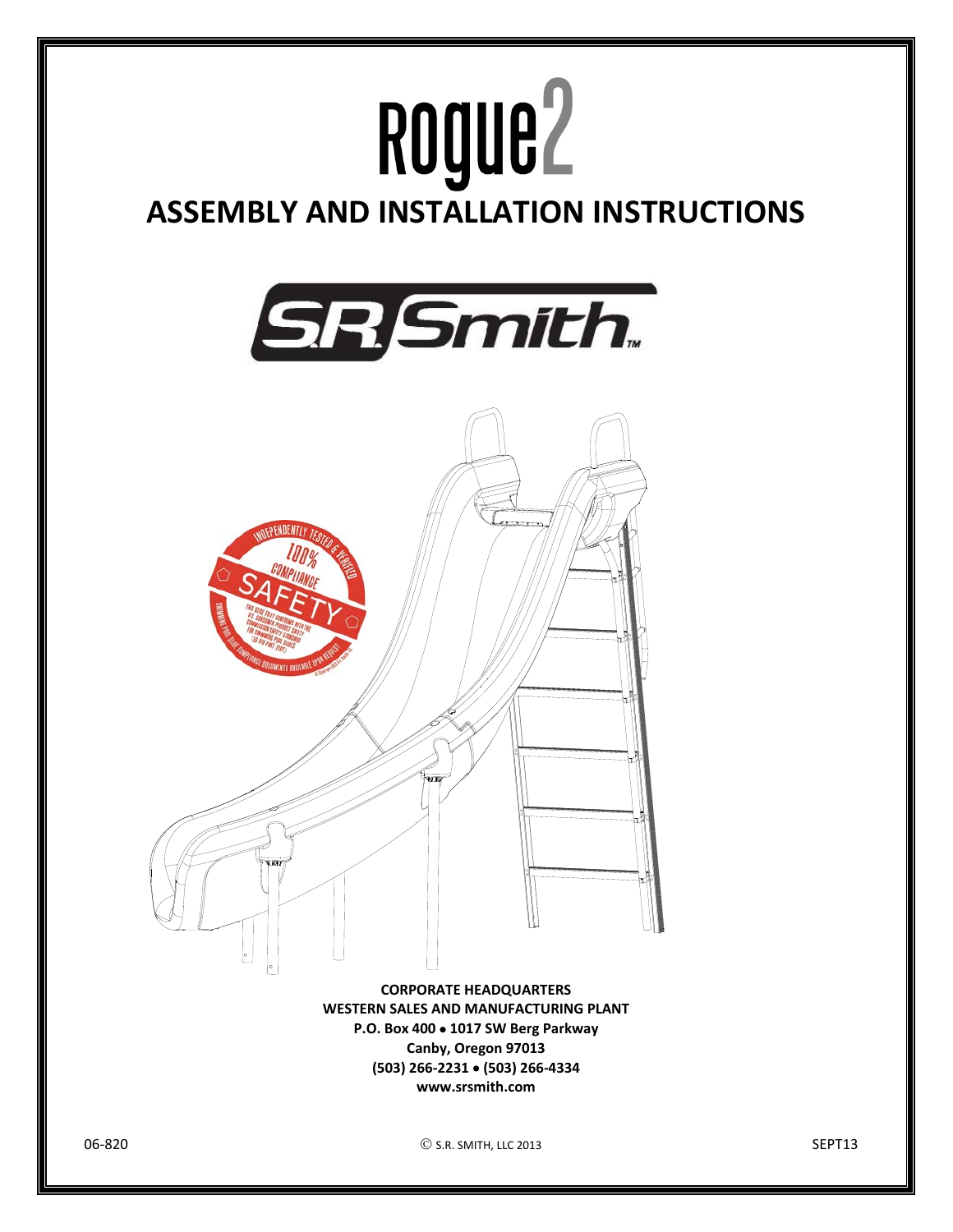### Table of Contents

| <b>Topic</b> | Page # |
|--------------|--------|
|              |        |
|              |        |
|              |        |
|              |        |
|              |        |
|              |        |
|              |        |
|              |        |
|              |        |
|              |        |
|              |        |
|              |        |

## **INTRODUCTION**

**DANGER – FAILURE TO FOLLOW THESE WARNINGS, INSTRUCTIONS AND THE OWNER'S MANUAL MAY RESULT IN SEROUS INJURY OR DEATH** 

**THE ROGUE2 SLIDE IS DESIGNED AND MANUFACTURED FOR INSTALLATION AND USE ON INGROUND SWIMMING POOLS ONLY. DO NOT INSTALL THE ROGUE2 SLIDE ON ABOVE GROUND POOLS, HOUSEBOATS, BOAT DOCKS, FLOATING DOCKS OR PLATFORMS, OR OTHER BODIES OF WATER SUCH AS LAKES, PONDS, RIVERS, ETC. PROPER ASSEMBLY, INSTALLATION, USE, AND SUPERVISION IS ESSENTIAL FOR PROPER OPERATION AND TO REDUCE THE RISK OF SERIOUS INJURY OR DEATH.** 

**CHECK INSIDE ALL BOXES AND PACKAGING MATERIALS FOR PARTS. BEFORE BEGINNING ASSEMBLY, READ ALL INSTRUCTIONS AND IDENTIFY PARTS USING THE FIGURES AND PARTS LISTED IN THIS DOCUMENT. IT IS CRITICAL THAT ALL PARTS BE CAREFULLY INSPECTED BY THE INSTALLER PRIOR TO INSTALLATION TO ENSURE THAT NO DAMAGE OCCURRED IN TRANSIT AND THAT A DAMAGED PART IS NOT USED. PROPER INSTALLATION CANNOT BE OVERSTRESSED, AS AN IMPROPER INSTALLATION VOIDS S.R. SMITH'S WARRANTY AND MAY AFFECT THE SAFETY OF THE USER.** 

**INSTALLER MUST GIVE TO SLIDE OWNER: ROGUE2 SLIDE INSTALLATION AND OWNER'S MANUAL, THE WARRANTY CARD, AND ANSWER ALL QUESTIIONS REGARDING SAFE AND PROPER USE AND SLIDE MAINTENACE.** 

**FOR COMPLETE SLIDE SAFETY INFORMATION REFER TO THE OWNER'S MANUAL.** 

#### **INSTALLED ROGUE2 STRUCTURAL & INSTALLATION CHECKLIST (INSTALLER TO REVIEW WITH SLIDE OWNER UPON COMPLETION OF SLIDE INSTALLATION)**

- **1. INSPECT THE RUNWAY FOR VISIBLE CRACKS OR TEARS.**
- **2. INSPECT THE SLIDE FOR SHARP EDGES, PROTRUSIONS, CRACKS OR TEARS.**
- **3. INSPECT ALL FASTENERS TO MAKE SURE THEY ARE FULLY TIGHTENED.**
- **4. INSPECT THE LADDER FOR RIGIDITY AND ATTACHMENT.**
- **5. MEASURE THE FOLLOWING DIMENSIONS AND COMPARE WITH THE MANUFACTURER'S PLACEMENT INSTRUCTIONS ON PAGES 17 AND 18.** 
	- **MEASURE THE DEPTH OF WATER IN FRONT OF THE SLIDE EXIT. (4'-6" MIN. DEPTH AT A DISTANCE OF 4'-6" FROM EXIT END OF SLIDE.)**
	- **MEASURE THE HEIGHT OF THE SLIDE RUNWAY EXIT ABOVE THE WATER. (20" MAX.)**
	- **MEASURE THE DISTANCE BETWEEN THE SLIDE CENTERLINE AND THE EDGE OF OTHER POOL EQUIPMENT.**
- **6. OBSERVE THE POSITION OF THE EXIT OF THE SLIDE AS SHOWN IN FIGURES 17, 18 AND 19 ON PAGES 17 AND 18.**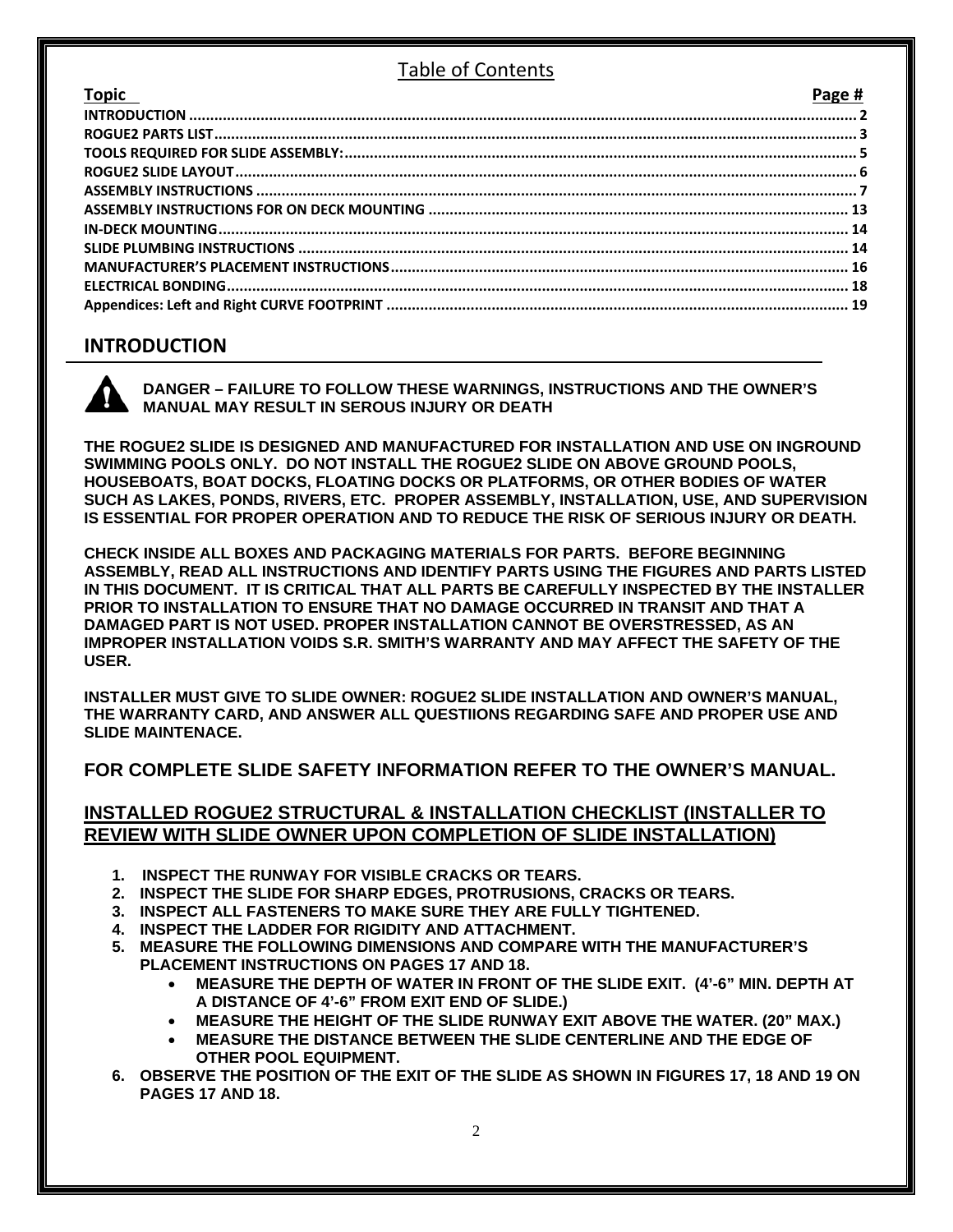## **ROGUE2 PARTS LIST**

Before getting started check to make sure that all of the parts listed below arrived with the S.R. Smith ROGUE2slide.

| $Ref#*$        | PART#      | <b>DESCRIPTION</b>                             |         |
|----------------|------------|------------------------------------------------|---------|
| $\mathbf{1}$   | 05-773     | Garden Hose Adapter (ref. pg 13)               |         |
| $\overline{2}$ | 05-181     | 1" PVC 90 Elbow ST SCH 40 SXS                  |         |
| $\overline{3}$ | 05-767     | Plastic Pipe Clamp for 1" SCH 40               | 6 ea.   |
| $\overline{4}$ | 05-770     | PVC Ball Valve SCH 80 SXS                      | $1$ ea. |
| 5              | 05-31-151  | 1/4-20 x 6" Carriage Bolt S/S                  | 4 ea.   |
| 6              | 05-31-149  | 1/4-20 x 8" Carriage Bolt S/S                  | 2 ea.   |
| $\overline{7}$ | $01 - 212$ | Aluminum Handrail Spacer                       | 6 ea.   |
| 8              | $6 - 123$  | Nylon Handrail Connector                       | 8 ea.   |
| 9              | $6 - 121$  | Nylon Tube Connector                           | 6 ea.   |
| 10             | 05-14-111  | 1/4 x 5/8 Flat Washer                          | 8 ea.   |
| 11             | $5 - 149$  | 1/4" Lock Washer S/S                           | 8 ea.   |
| 12             | $5 - 137$  | 1/4-20 Hex Nut S/S                             | 8 ea.   |
| 13             | 01-210     | Aluminum Ladder Spacer                         | 2 ea.   |
| 14             | $5 - 237$  | 3/8-16 X 5" B.H.C.S. 18-8 S/S FULL-THREAD (TT) | 2 ea.   |
| 15             | $5 - 248$  | HHCS 3/8-16 X 3.5" S/S                         | 2 ea.   |
| 16             | $5 - 250$  | 3/8" x 3.5" Button Head Cap Screw S/S          | 4 ea.   |
| 17             | $5 - 145$  | 3/8" Flat Washer S/S                           | 16 ea.  |
| 18             | $5 - 151$  | 3/8" Lock Washer S/S                           | 8 ea.   |
| 19             | $5 - 139$  | 3/8" Hex Nut S/S                               | 4 ea.   |
| 20             | $5 - 156$  | 3/8-16 ACORN NUT 316 S/S HIGH Crown            | 4 ea.   |
| 21             | 05-31-110S | 5/16 Hex Washer Head Tek Screw S/S             | 4 ea.   |
| 22             | $5 - 371$  | Self Tapping Screw #10-16 x 1" S/S             | 6 ea.   |
| 23             | 05-668     | Vinyl Cap .172 ID x .5 LG.                     |         |
| $\ast$         | 05-786-8   | Hose PVC Flex, 8 ft<br>(not shown in Figure 1) | 8 ft.   |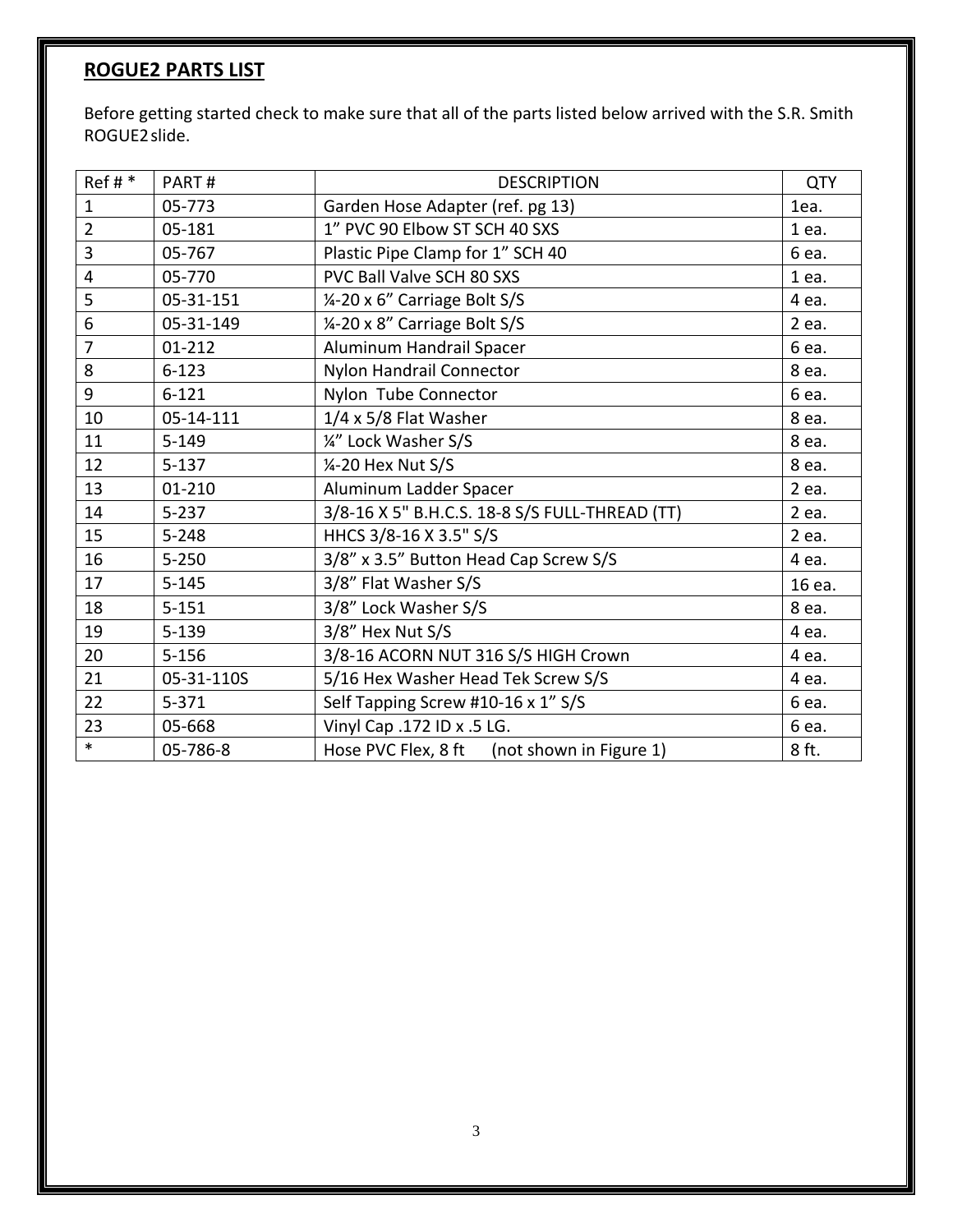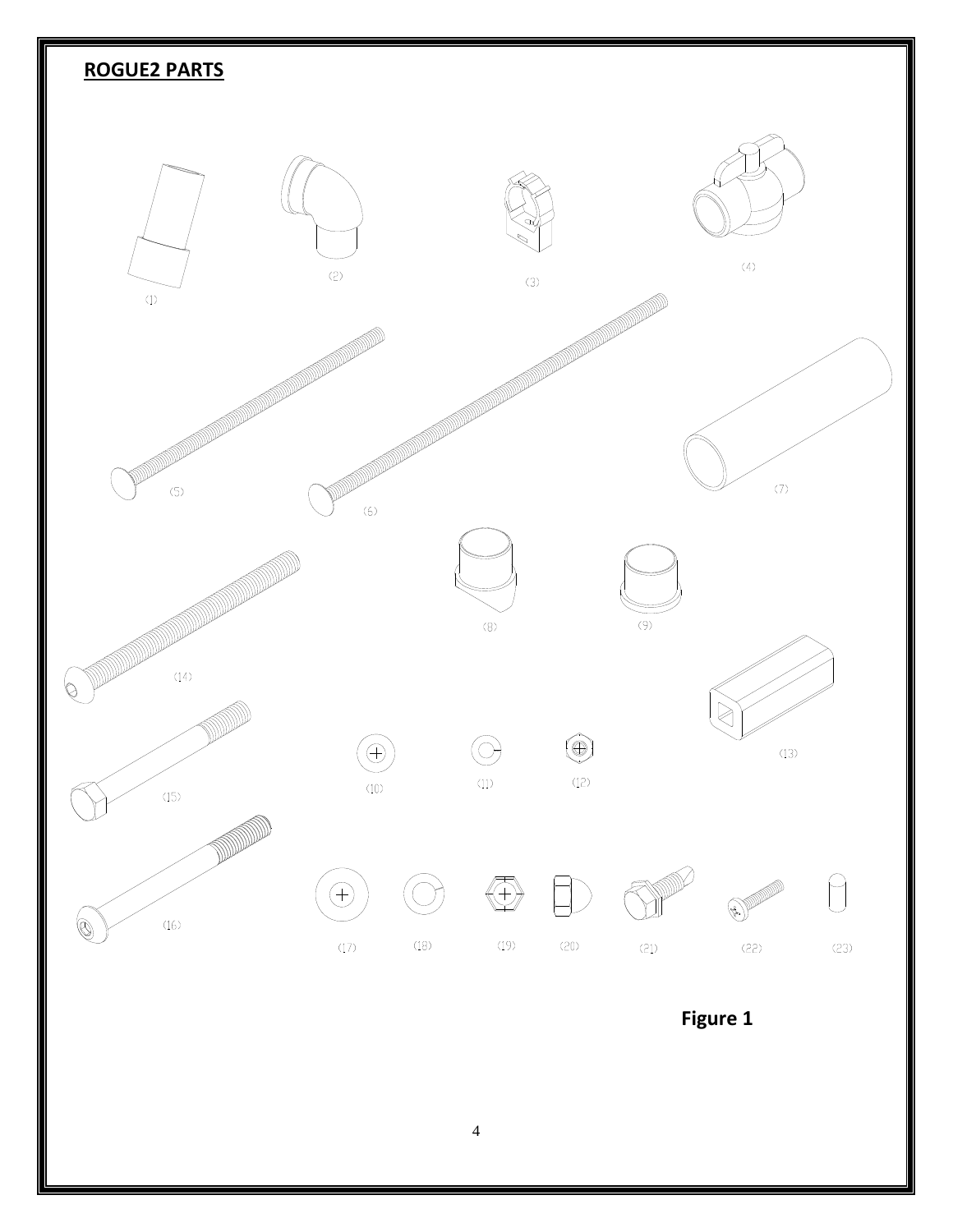# **SLIDE DECK ANCHOR FLANGE KIT PARTS (SOLD SEPERATELY)**

| SLIDE DECK ANCHOR FLANGE KIT<br>$(75-209-5866)$ |             |                                                                   |        |  |
|-------------------------------------------------|-------------|-------------------------------------------------------------------|--------|--|
| 1                                               | 75-209-5000 | Aluminum Flange Anchor                                            | 4 ea.  |  |
| 2                                               | 05-162      | 5/16 -18 UNC x 2 3/4 STUD w/ FLAT<br><b>WASHER &amp; LOCK NUT</b> | 16 ea. |  |
| 3                                               | 05-14-123   | 1/4-20 UNC x 2 3/4 HHCS                                           | 4 ea.  |  |
| 4                                               | 04-14-111   | 1/4"ID x 5/8"OD FLAT WASHER                                       | 8 ea.  |  |
| 5                                               | 05-14-117   | 1/4-20 UNC HEX NYLON LOCK NUT                                     | 4 ea.  |  |
| 6                                               | 01-500      | 3/8" O.D. ALUMINUM BUSHING                                        | 4 ea.  |  |
| 7                                               | $5 - 306$   | 3/8" O.D. Aluminum Bushing                                        | 16 ea. |  |

\* Ref #s are shown as (#\_\_ ) in these ASSEMBLY AND INSTALLATION INSTRUCTIONS



#### **TOOLS REQUIRED FOR SLIDE ASSEMBLY:**

- PVC glue
- 7/32" Allen Wrench
- **Electric Drill, Phillips Drive, 1/2 Hex Socket Drive**
- Ratchet with 7/16", 1/2" and 3/8" sockets
- 7/16", 1/2" and 9/16" wrench
- Hammer drill with 1/4" masonry bit
- Small Level
- Tape
- 9/16" Deep Socket
- 3/8" Drill Bit
- ¼" Drill bit
- Pencil or marker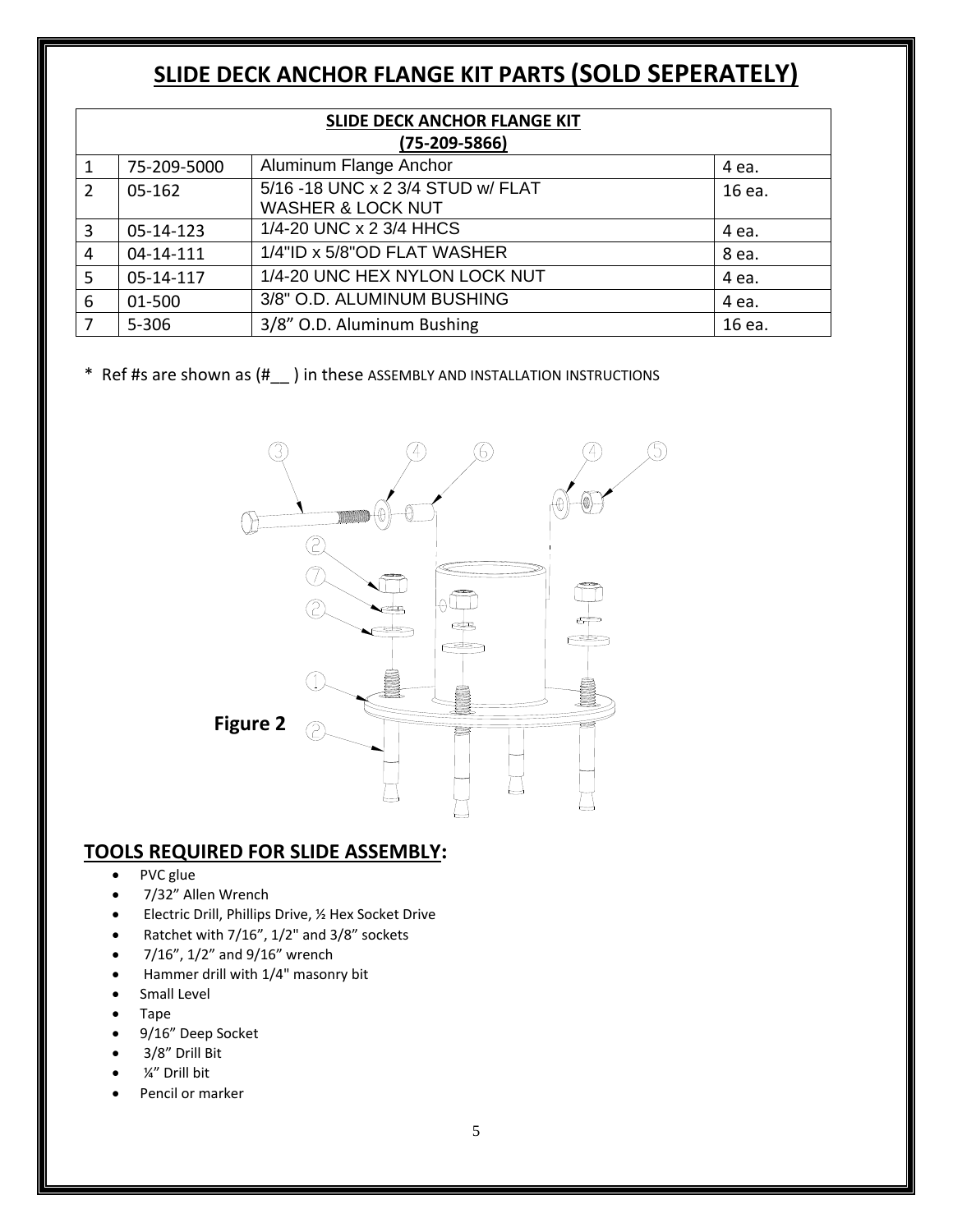## **ROGUE2 SLIDE LAYOUT**

The purpose of this footprint is to serve as a GUIDELINE ONLY for approximate placement of the slide relative to the pool's edge. The actual dimensions after installation may vary according to the slope of the deck and the angle that the slide is oriented relative to the pool wall. **YOU MUST FOLLOW THE INSTALLATION INSTRUCTIONS AS PRINTED IN THIS MANUAL**.



**ROGUE 2 right curve slide shown, left curve is mirror image of right curve.**

**SEE APPENDICES (pg.17) for additional slide layout details.**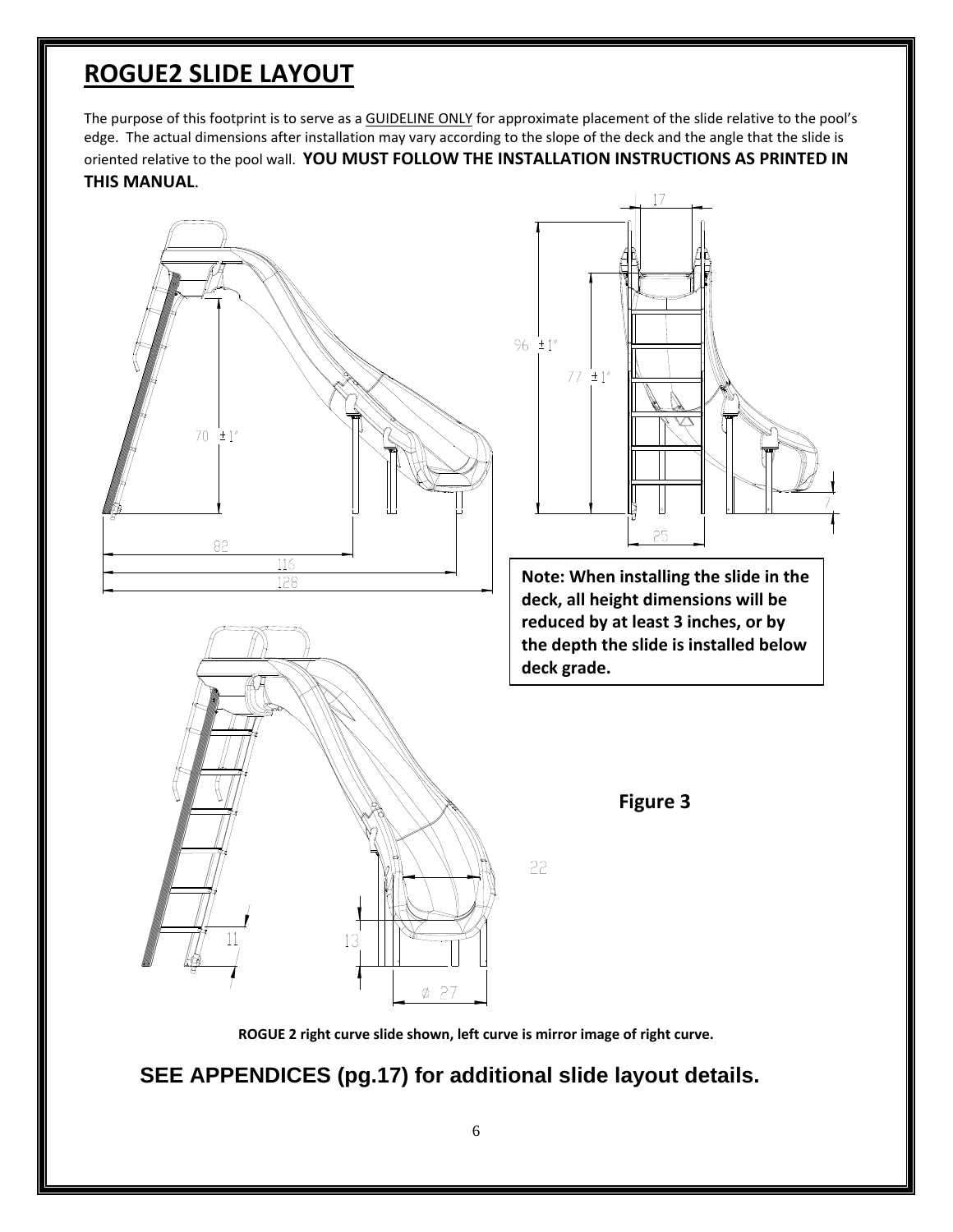#### **ASSEMBLY INSTRUCTIONS**

1) Place the slide runway upside down on a surface that will not scratch the slide. (**TIP**: Use flattened Rogue2 box to help protect slide from scratches during assembly.)

- a. Ensure the gaskets installed at the factory are still in place. Any damaged gasket should be replaced prior to assembly.
- **b. Use Anti‐Seize on all hardware pieces to prevent galling of the stainless steel.**
- c. Begin by installing the hardware through the outside rails of the runway. Insert a (#14) 5" Button Head Screw with a (#17) Flat Washer though each side rail as shown in Figure 4. Fasten each screw using a (#17) Flat Washer, (#18) Lock Washer, and (#19) Hex nut. Do not fully tighten at this point.
- d. Next, insert the hardware through the holes in the bottom of the runway parts. Insert a (#15) 3.5" Hex Head

Screw with a (#17) Flat Washer though each hole as shown in Figure 4. Fasten each screw using a (#17) Flat Washer, (#18) Lock Washer, and (#19) Hex nut.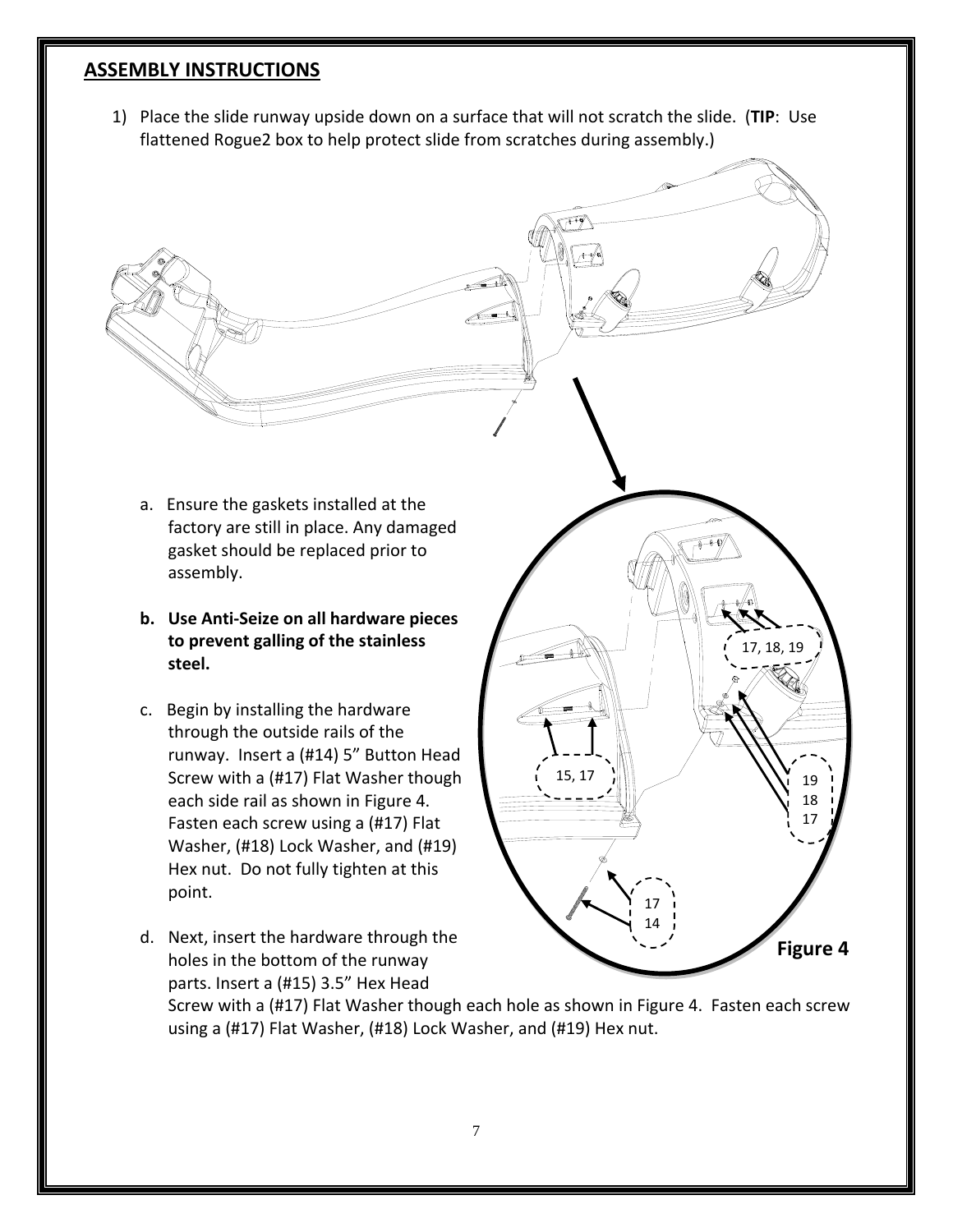- **e.** Go back and fully tighten the outside bolts before completely tightening the center bolts. Tighten until the plastic surfaces come into contact and are secure. **Do not over tighten the hardware.**
- 2) Insert the slide legs into the leg sockets. See Figure 5.
	- a. The two short legs go into the front sockets nearest the slide exit.
	- b. The shorter of the two longer legs goes into the socket on the inside curve of the slide.
	- c. Be sure to insert the end of the legs that do not have the pre‐drilled holes into the leg sockets.
	- d. **Do not** attach the legs permanently at this point.
	- e. Tape the legs to the leg sockets so that they will be held in place when turning the slide upright.



3) Insert the top of the slide ladder all the way into the two sockets in the slide. Use clamps to temporarily hold the ladder in place while the slide is being turned upright. See Figure 6. **NOTE: The top of the ladder is the end with the side rails cut square.** 

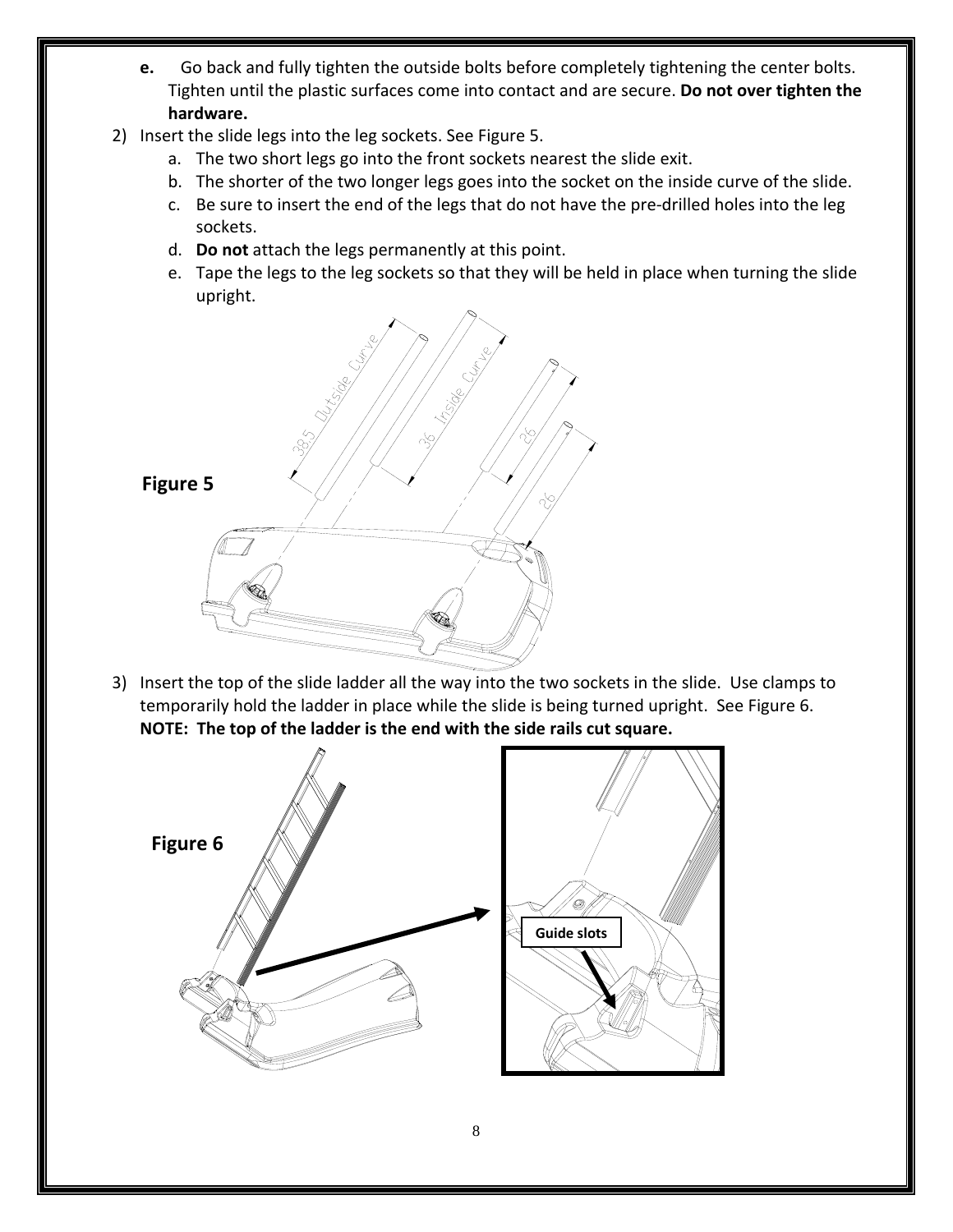- 4) Carefully turn the slide with the legs and ladder upright for setup. **It will be necessary for two people to perform this to avoid damage to the slide.**
- 5) Place the slide at the desired location relative to the pool wall. See MANUFACTURER'S PLACEMENT INSTRUCTIONS on pages 17 & 18.
- 6) Temporarily remove the clamps to make final adjustments to the ladder.
	- **a.** Make sure that the slide entrance is level from side to side while maintaining a height of  $77'' + 1''$  from the deck level, and a ladder angle of 15 deg. with respect to the vertical. See Figure 3 for reference.
	- **b.** Reattach clamps to hold the ladder in place prior to drilling.
- 7) Drill two 3/8" diameter holes through each of the ladder side rails using the holes in the slide as a drill guide. See Figure 7

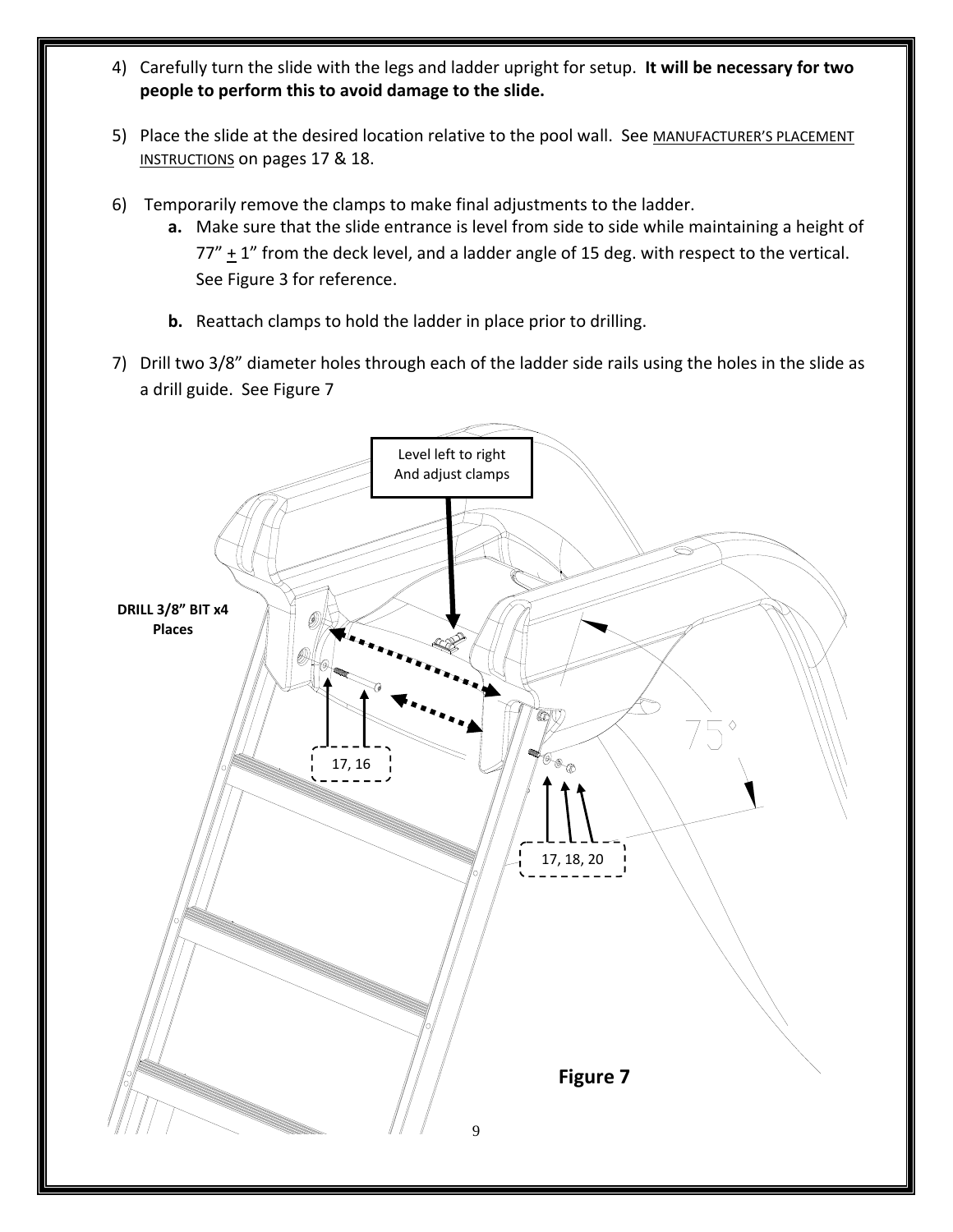- 8) Secure the ladder to the slide using the hardware as shown in Figure 7. Insert a (#16) 3.5" Button Head Screw with a (#17) Flat Washer though each drilled hole. Fasten each screw using a (#17) Flat Washer, (#18) Lock Washer, and (#20) Acorn Nut.
- 9) With the entrance way secured and the slide in relative final position. Level as close as possible the exit runway surface horizontally, from side to side, using a small level. The exit end height should be maintained at 7" between the bottom of the slide and the deck, see Figure 3.
- 10) The legs can be adjusted up and down within the leg sockets to help adjust for level. Once the slide is properly leveled the legs shall be permanently attached by drilling a 1/4" hole into each leg using the hole on the leg socket as a guide and fastening with a (#21) 5/16" Hex Head Washer Tek Head Screw. See Figure 8.

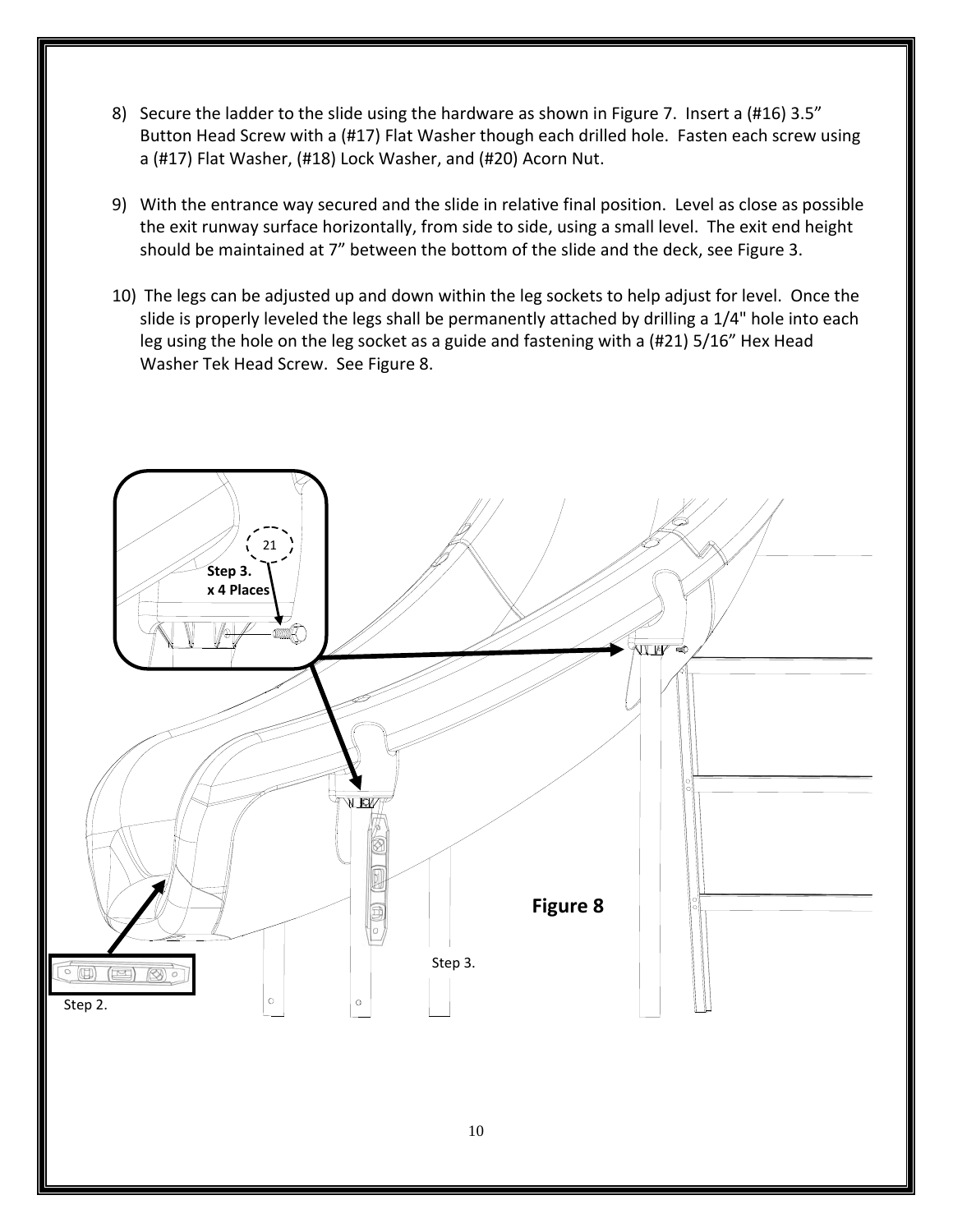11) Disassemble each handrail as shown in Figure 9. Insert the two handrails into the holes on the top of the slide runway rails, and rotate so that the rails are resting in the grooves on the back side of the entrance section. Secure each handrail into the socket using a (#10) Flat Washer, a (#11) Lock Washer, and a (#12) Hex Nut.



#### **Figure 9**

12) Starting with the top handrail spacer, align the top hole in the handrail with the top hole in the ladder side rail. Next, assemble the handrail spacer parts (#7), (#8) and (#9) in the order shown in Figure 9 and align it between the handrail and ladder top holes. Next, insert the (#6) 1/4‐20 x 8" Carriage Bolt through the handrail and the handrail spacer parts. The (#13) Ladder spacer is to be placed in the inside channel of the ladder side rail such that the (#6) Carriage Bolt holds it in place after it is pushed completely through the ladder side rail, see Figure 10. Secure the (#6) Carriage bolt using a (#10) Flat Washer, a (#11) Lock Washer, and a (#12) Hex Nut in the order shown in Figure 9 and 10.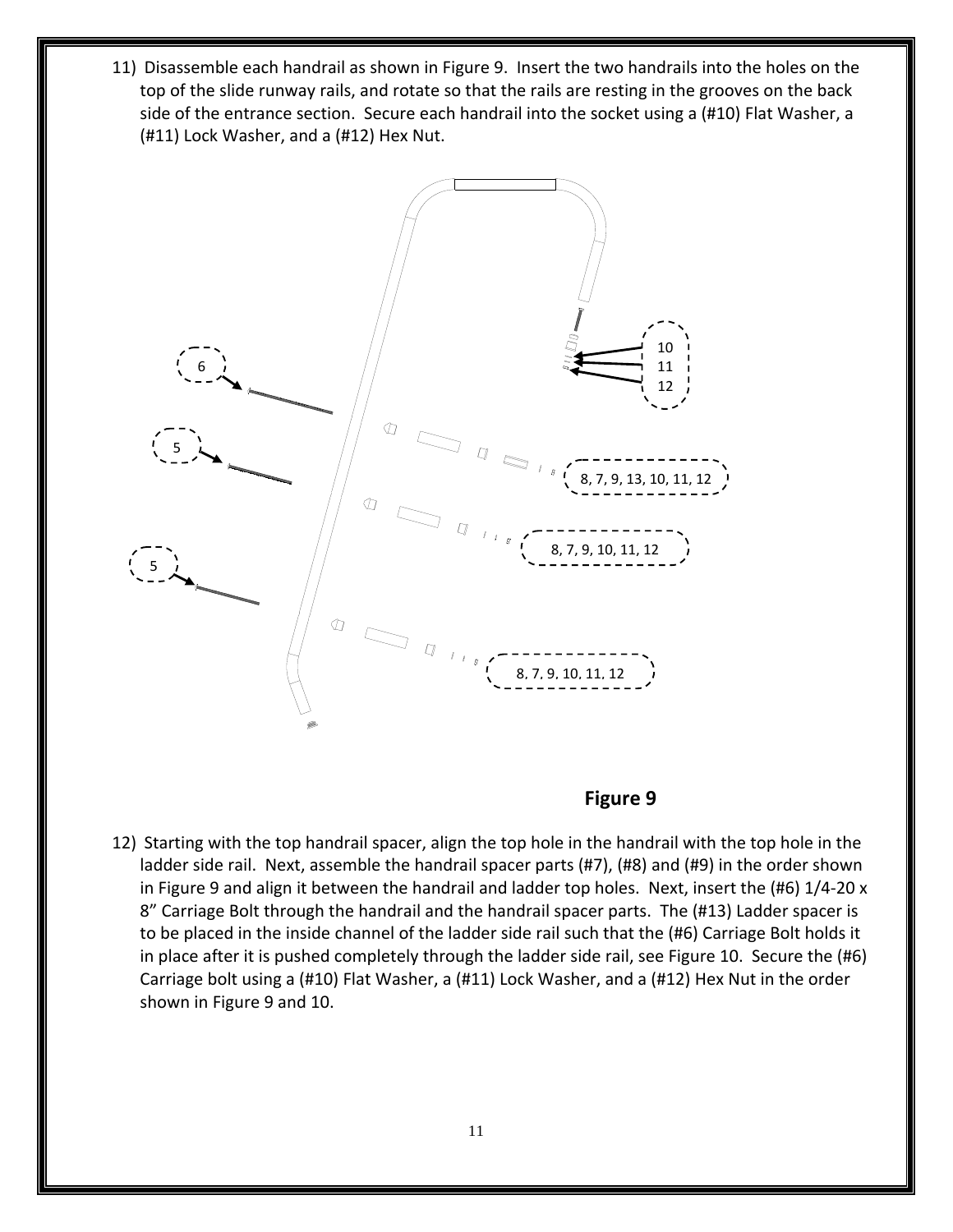

handrail and the hole in the ladder as in step 12. Use a (#5) 1/4-20 x 6" Carriage Bolt along with a (#10) Flat Washer, a (#11) Lock Washer, and a (#12) Hex Nut to fasten the parts together as shown in Figures 9 and 10.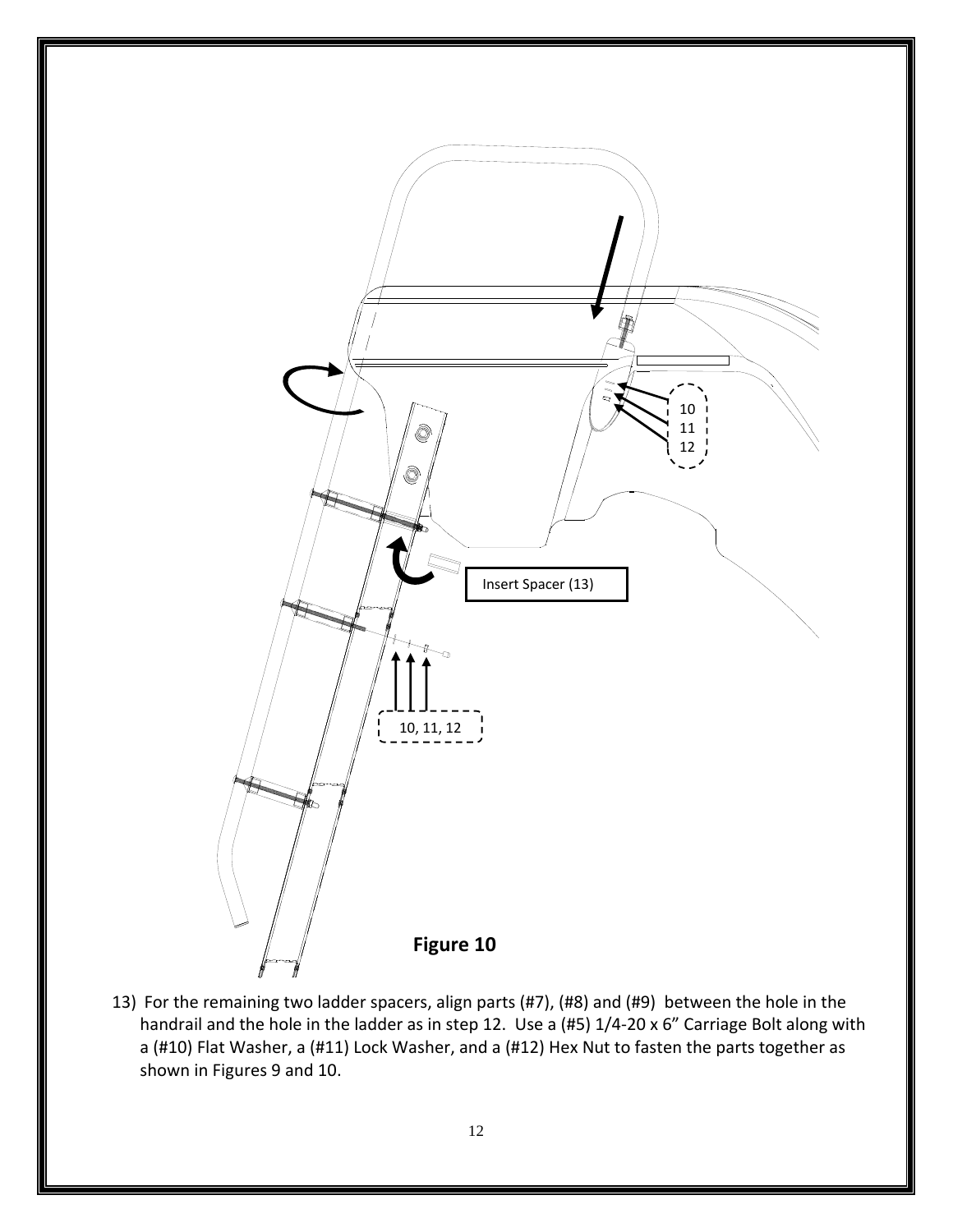### **ASSEMBLY INSTRUCTIONS FOR ON DECK MOUNTING (FOR IN‐DECK MOUNTING PROCEED TO STEP 19)**

- 14) Bond slide per local codes (see ELECTRICAL BONDING page 18).
- 15) Place a deck anchor flange over each end of the slide legs.
- 16) Using the four holes on each flange as a template (see Figure 11 below), drill four 5/16" holes per flange 1‐7/8" deep. **CAUTION: Do not drill holes larger than 5/16".** Maintain drill hole straight and perpendicular for proper holding strength of anchor stud.
- 17) Raise the flange up the leg and secure in place while using a hammer to drive the (#28) 5/16"‐ 18UNC x 2‐3/4" Anchor Stud, with a (#28) 5/16" Hex Nut on top, into the hole leaving 7/8 of an inch of the stud above the deck. Then tighten the nut until it is flush with the deck. Then, tighten the nut approximately three

turns to set the anchor stud. Finally, remove the nuts.

- 18) Secure the four flanges with (#28) 5/16" Flat Washers, (#31) 5/16" Lock Washers and the (#28) 5/16"–18UNC Hex Nuts.
- 19) Using the center holes on each ladder foot as templates, mark the hole locations on the deck. Next, drill holes 5/16" diameter by 2‐1/4 inches deep and secure (#28) Anchor Studs as described in 3 & 4 above.



20) Secure the two ladder feet with (#28) 5/16" Flat Washers, (#31) lock washers, and the (#28) hex nuts. Be sure that the ladder maintains 15 degrees from vertical.

21) Drill a 1/4" diameter hole into the slide leg through the 3/8" diameter hole in the flange. Insert the (#30) 3/8" O.D. Aluminum Bushing into the hole in the deck flange and push in until it contacts the slide leg. Now insert the (#27) 1/4"‐20UNC x 2‐3/4" Hex Head Cap Screws and (#25) 1/4" x 5/8" Flat Washers through the bushing and in about a 1/2" into the hole in the slide leg. With the cap screw in position, drill a 1/4" hole into the slide leg through the 5/16" diameter hole in the opposite side of the deck flange. Take care not to run the drill bit into the  $1/4$ " bolt. Push the cap screw completely through the slide leg. Install the (#25)  $1/4$ " x 5/8" Flat Washers and (#26) 1/4"‐20UNC Hex Lock Nuts (see Figure 25).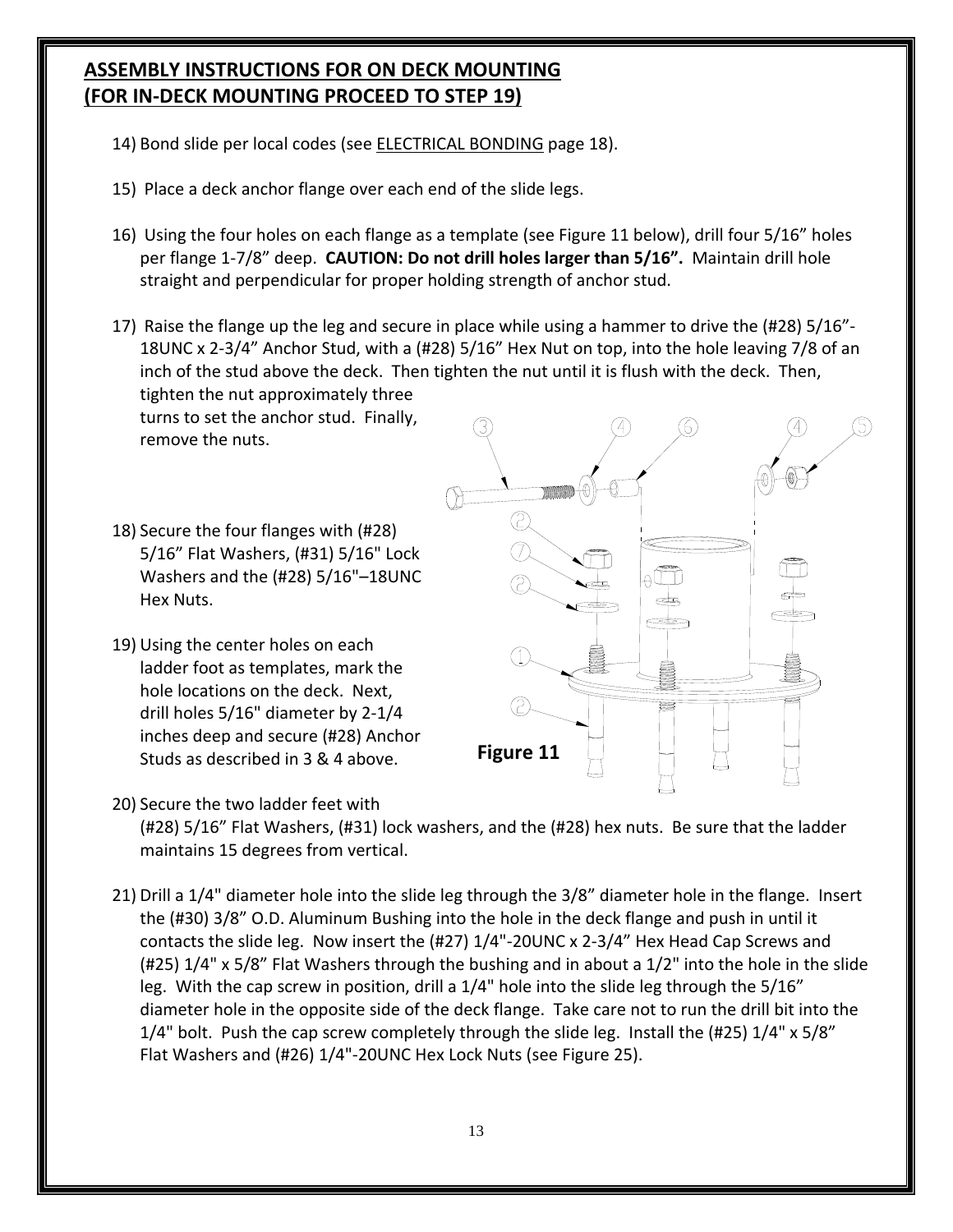#### **IN‐DECK MOUNTING**

- 22) Insert 3/8" diameter rebar (not provided) into the holes located at the bottom of each leg making sure that the rebar will be a minimum of three inches (3") below the deck surface.
- 23) Bond slide per local codes (see **ELECTRICAL BONDING** page 18).
- 24) Secure the ladder so that the ladder steps are level, from side to side, and the ladder is held at 15 degrees from vertical.
- 25) Secure the slide to prevent the movement during the concrete pour to ensure that the slide position remains the same.
- 26) **SUGGESTION**: To ensure easy removal of concrete from legs and ladder, wax or wrap with wax paper approximately 12 inches above deck level.
- 27) Proceed with pouring the concrete deck and finish as desired. Let concrete cure per concrete manufactures directions before using slide.

#### **SLIDE PLUMBING INSTRUCTIONS**



**Figure 12**

28) Use a drill with a Phillips bit to fasten the (#3) Plastic Pipe Clamp to the ladder as shown below in Figure 12. The hose clamp should be attached with the top of the clamp aligned with the top of the step and the side of the clamp against the ladder side rail, See Figure 12. Place (#6) Vinyl Cap over the tip end of the screw. Repeat this step for each tread on ladder.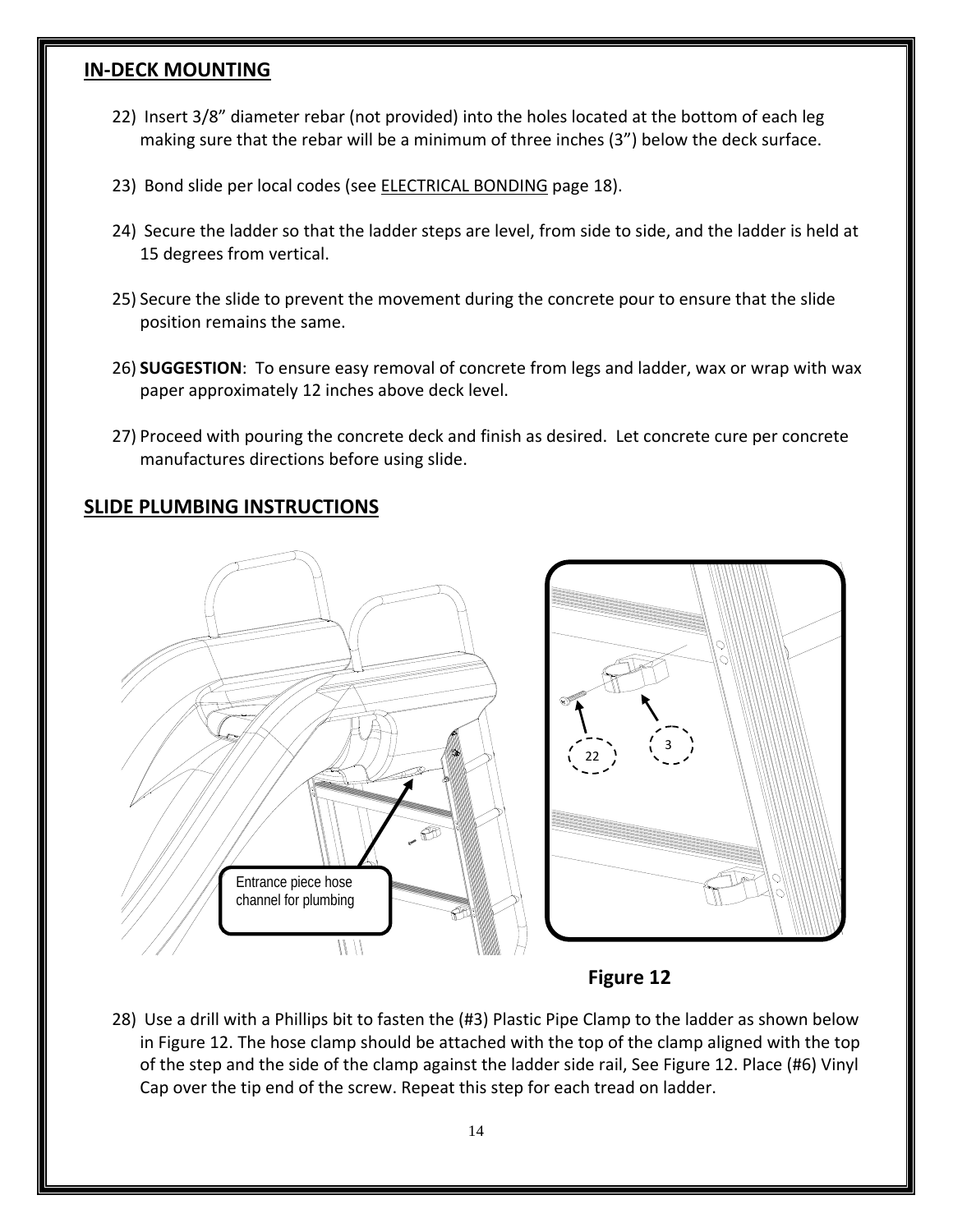

- 29) Install the (#2) PVC 90˚ Elbow fitting onto one end of the PVC flex hose using PVC glue. Next apply glue to the male end of the (#2) Elbow fitting and the female fitting that is pre-installed in the slide. Connect the (#2) Elbow fitting and hose assembly to the slide while ensuring that the elbow fitting is oriented so that the hose is aligned with the hose channel in the bottom of the slide. See Figures 12 and 13.
- 30) Starting with the top hose clamp, insert the PVC hose into the clamps. The clamps automatically tighten when pressure is applied pushing the hose into the clamps.
- 31) Apply PVC glue to one socket of the (#4) PVC Ball Valve and insert the PVC hose into the valve as shown in Figure 14. Allow the glue sufficient time to dry. The final step is joining the PVC Ball Valve to the water source.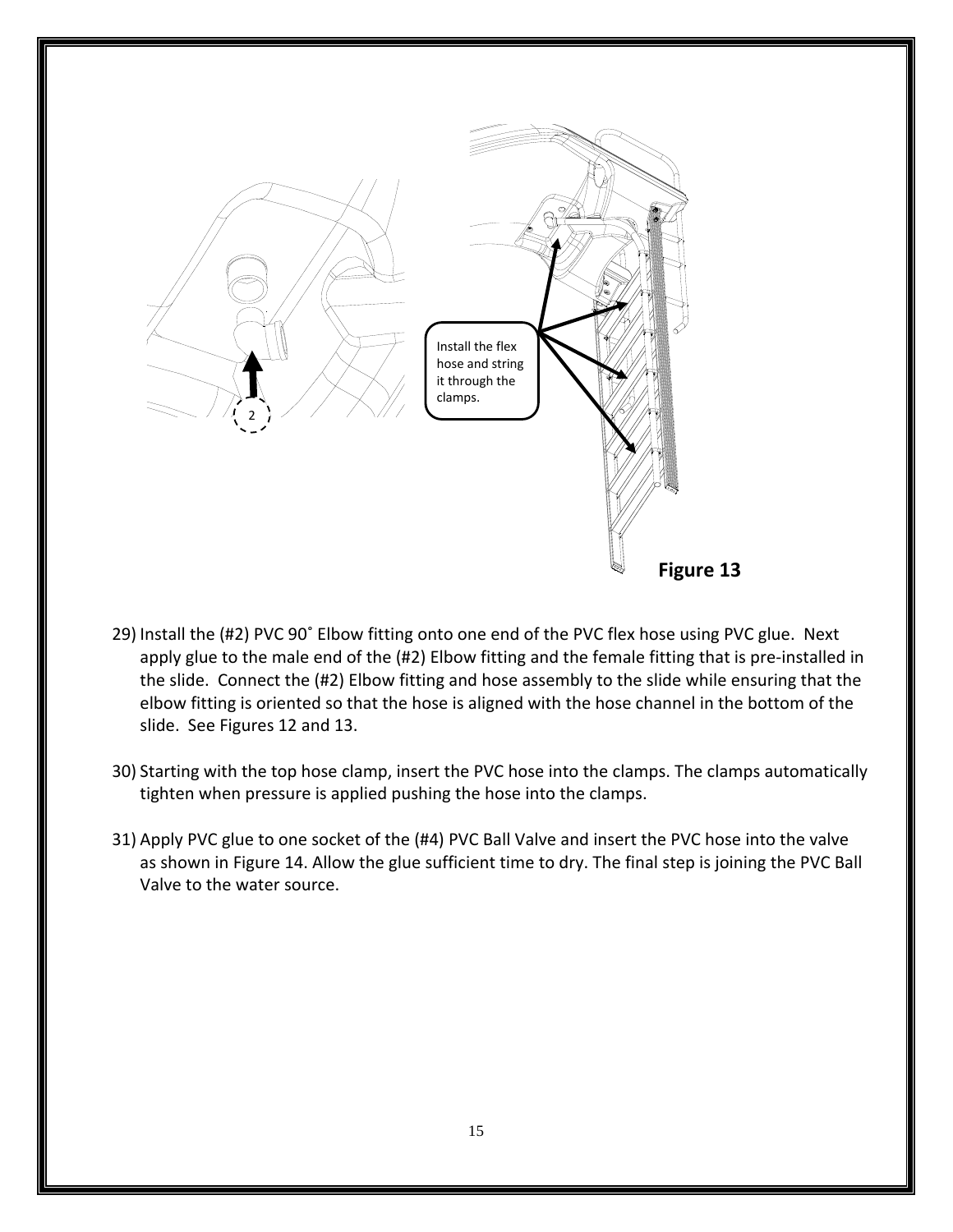

## **Garden Hose Adapter Installation Instructions**

If connecting the Rogue2 water system to the pool plumbing system is not an option you may connect the water system to a garden hose by following the steps outlined below.

A.) Make sure that the Rogue2 water system has been properly assembled as explained in the Rogue2 Installation Instructions. Next, apply PVC glue around the end of the garden hose adapter indicated by the arrow in Figure 15.





B.) After the glue is applied quickly insert the PVC fitting into one end of PVC ball valve as shown in Figure 16.

C.) The final step is to thread a garden hose into the PVC garden hose adapter.





**Figure 16**

**27)** After connecting the water source to the ball valve, turn on water slowly to check for leaks.

## **MANUFACTURER'S PLACEMENT INSTRUCTIONS**

1) The critical dimensions for placement of the slide are as shown in Figures 17 and 18.

- A. The slide exit runway surface shall not exceed twenty inches (20") above the water surface and not less than eight inches (8") above the deck/coping surface (see Figure 17).
- B. The slide shall be positioned so that all water flowing off the runway exit drops into the pool.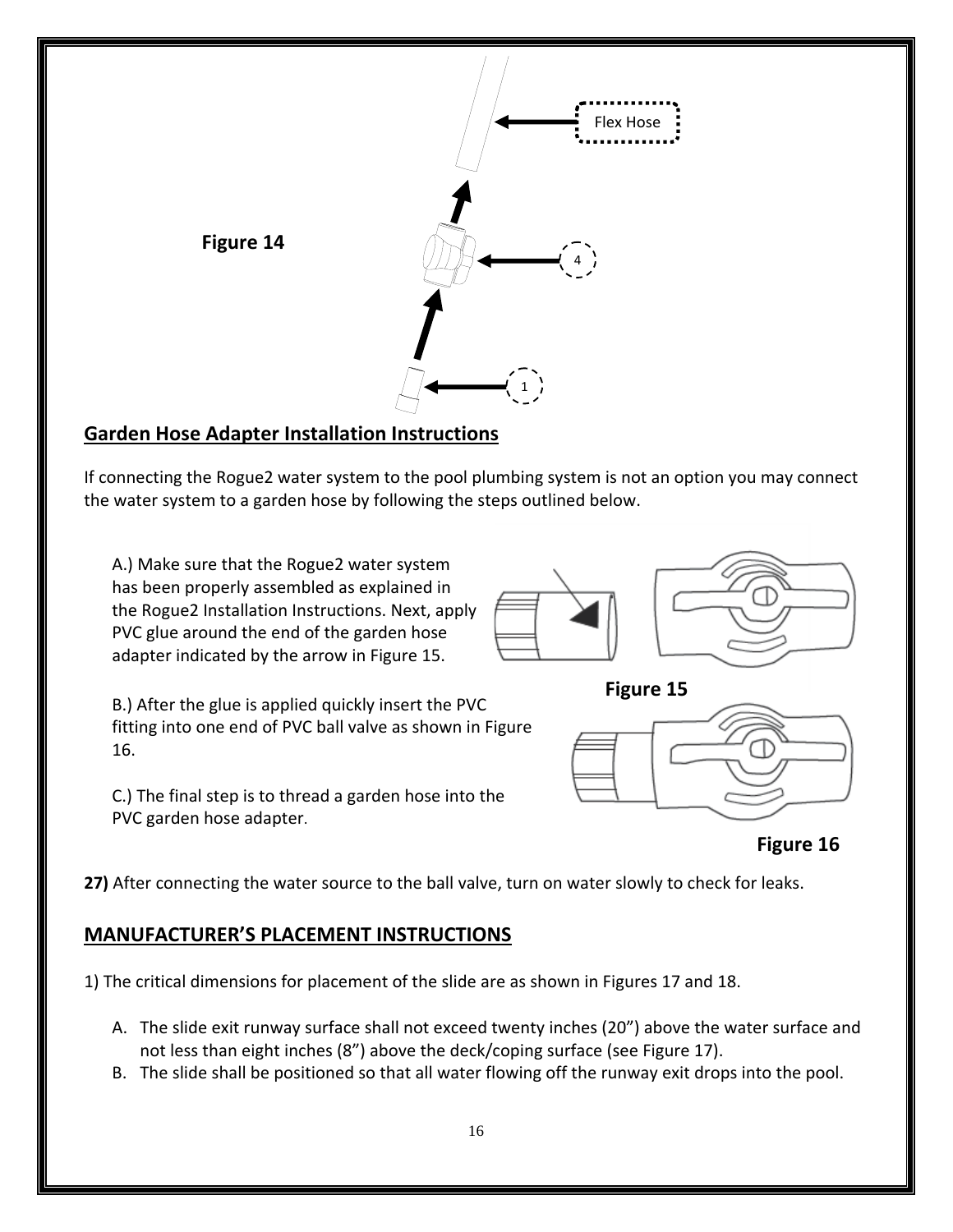C. The minimum depth of water below the exit lip of the slide shall be three feet (3') and increases to four feet six inches (4'‐6") at Pt. A which is a distance of four feet six inches (4'‐6") from the exit lip of the slide. (See Figure 17).



- D. A minimum depth of four feet six inches (4'‐6") shall be maintained at a distance of nine feet (9') along the extended centerline of the slide from Pt.A. (See Figure 17).
- 2) A minimum clearance area in front of the slide shall be maintained away from the coping, another slide, a diving board or a rope and float line. (See Figure 18)

The minimum clearance distance on either side of the extended centerline of the slide runway shall not be less than three feet six inches (3'‐6") at a point no less than two feet six inches (2'‐6") from the exit of the slide and extending a distance of thirteen feet six inches (13'-6") in front of the slide. (See Figure 18)

- **3) SLIDE PLACEMENT INSTRUCTIONS FOR INSTALLATIONS ON POOLS WITH OTHER SLIDES AND/OR DIVING BOARDS**
	- A. The minimum clearance area in front of a properly installed diving board on an inground swimming pool is a minimum distance of three feet six inches (3'‐6") on either side of the board's centerline as shown in Figure 20. Pt.C extends a minimum distance of "C" from the tip end of the board as shown in Figure 20. The width distance "W" on either side of Pt.C is given in CHART 1 and shown in Figure 20.



SLIDE<br>MINIMUM CLEARANCE AREA

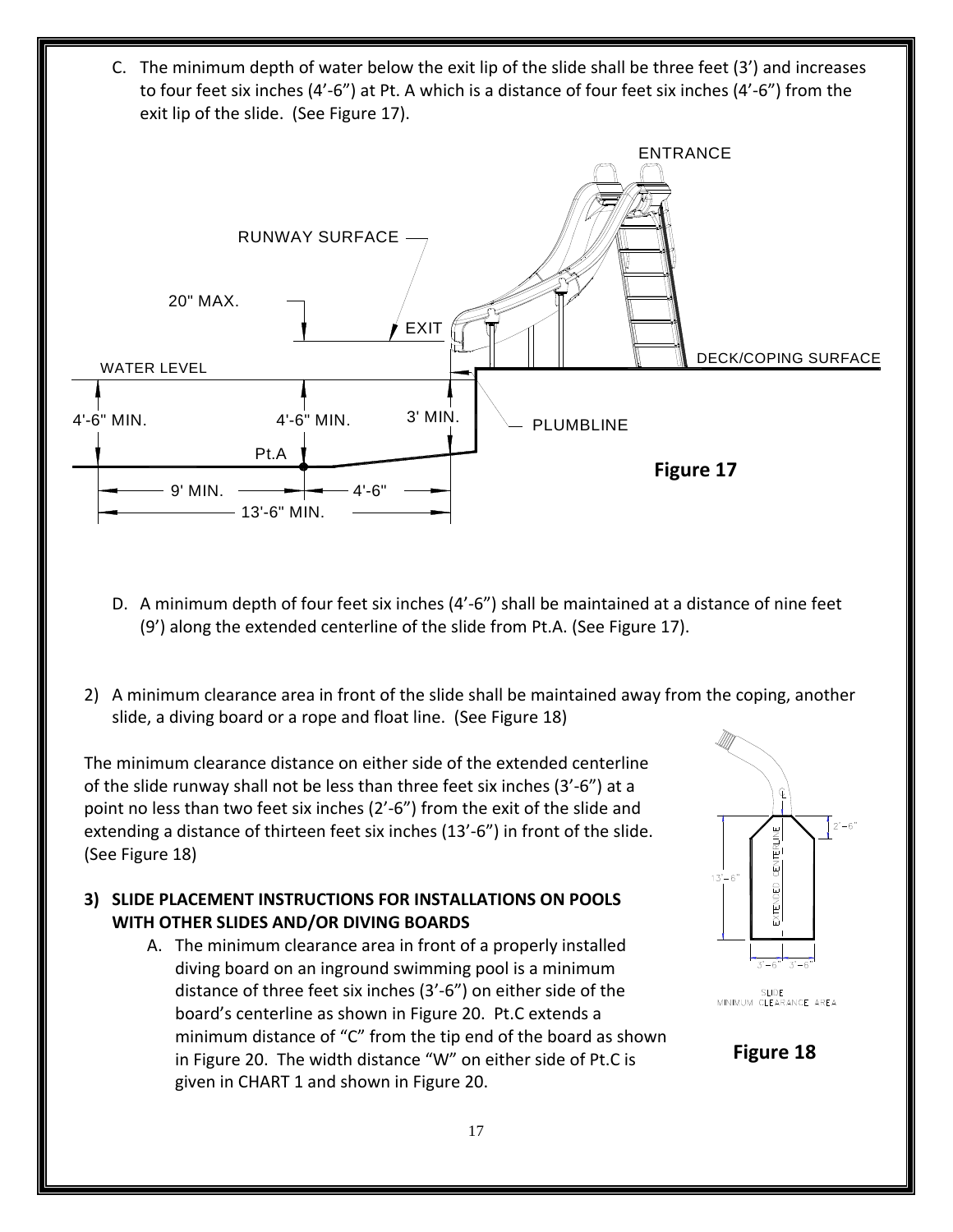| <b>HART</b> |  |
|-------------|--|
|-------------|--|

| <b>BOARD MINIMUM CLEARANCE AREA</b> |               |               |  |  |
|-------------------------------------|---------------|---------------|--|--|
| POOL TYPE                           | "C" DIMENSION | "W" DIMENSION |  |  |
|                                     | $14' - 6''$   | $5' - 0''$    |  |  |
|                                     | $14' - 6''$   | $6' - 0''$    |  |  |
| Ш                                   | $16' - 6''$   | $6' - 0''$    |  |  |
| W                                   | $18' - 6''$   | $7'$ -6"      |  |  |
|                                     | $21' - 0''$   | $7'$ -6"      |  |  |

See Article 5 contained in ANSI/APSP/ICC ‐5 2011 STANDARD FOR RESIDENTIAL INGROUND SWIMMING POOLS and refer to Figure 3 and Table 1 for Minimum Water Envelope Dimensions AB, BC and Width at Point C.



BOARD<br>MINIMUM CLEARANCE AREA

**Figure 19**

- " $C$ " DIMENSION FOR BOARD =  $AB + BC$ "W" DIMENSION FOR BOARD = WIDTH AT PT.C
	-
- B. The minimum clearance area of a slide or diving board shall not intersect any coping or rope and float line. (See Figure 20) The minimum clearance area of a slide or diving board may intersect each other provided that they are not used simultaneously.



#### **ELECTRICAL BONDING**

If electrical bonding is required by the local governmental regulations, it shall be done in accordance with Article No. 680 of the current National Electrical Code or the local Code, whichever has jurisdiction. Five (#22) 1/4" x 1/2" Sheet Metal Screws and five (#23) 1/4" x 3/4" Flat Washers are provided for this purpose. Secure one per slide leg and one per ladder.